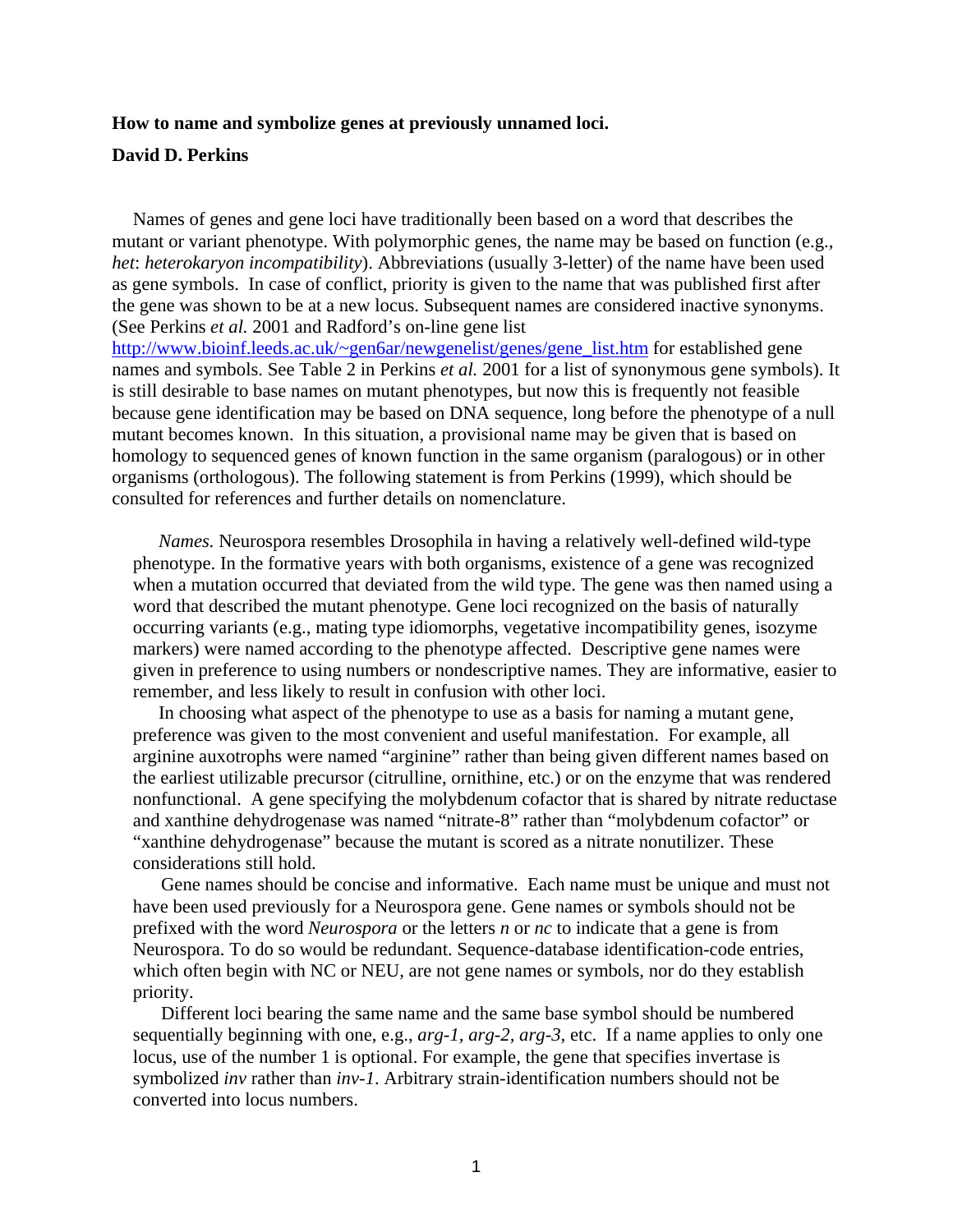Regulatory genes have usually been given the same name and symbol as the structural genes they regulate (e.g., *nit-2, leu-3, cys-3*), but this is not always true (e.g., *pcon, pgov, scon, ty*).

 When new names, symbols, locus numbers, or allele-number prefixes are to be assigned, it is essential to avoid duplication by consulting the most recent FGSC stock list and the lists that accompany the current genetic maps.

 *Symbols.* Symbols are preferably three-letter abbreviations of the gene name, but they may consist of two letters or (rarely) one or four. Symbols are written in lower case italics (e.g., *inv*) except when the name is based on a mutant allele that is dominant. The first letter is then capitalized (e.g., *Asm*). Nonallelic genes that have the same descriptive name and symbol are distinguished from one another by numbers that are separated from the base symbol by a hyphen (e.g., *al-1, al-2, al-3*). This use of hyphens in Neurospora and Drosophila differs sharply from the convention in many other organisms, where a locus number (or letter) is not separated from the base symbol. Hyphens are used only to separate the locus number from the base symbol to which it is appended.

 When a gene name contains a number that is necessary for identifying the product or phenotype, the product-identifying number is included as an integral part of the base symbol, with digits unseparated from the letters by a hyphen (e.g., *tom22*; *nuo78*). A hyphen can then be used if it is needed to distinguish locus numbers from numerals belonging to the gene name (e.g., *hsp70-1, hsp70-2*).

Roman numerals should be avoided in gene symbols.

 Suppressors are symbolized using the letters *su,* followed immediately by the symbol of the suppressed gene in parentheses. If nonallelic suppressors of the same gene are known, locus numbers follow the parentheses (e.g., *su(met-7)-1, su(met-7)-2*). As in Drosophila, *su<sup>+</sup>* designates the wild-type gene, *su* the mutant suppressor allele. For allele-specific suppressors, the allele number is included as a superscript of the locus symbol (e.g.,  $\frac{f}{f}$  $\frac{f}{f}$  $\frac{f}{f}$  $\frac{f}{f}$ ). Enhancers are symbolized in a similar way (e.g., *en(am)-1*).

 Chromosomal loci other than genes usually have the initial letter of the symbol capitalized (e.g., *Cen, Tel, In, T*). Also, the initial letter is usually capitalized in symbols for active or relic transposons (e.g., *Tad, Pogo*).

 *Dominance and recessiveness*. When a gene is named for a mutant phenotype that is recessive to the wild type, the name and symbol are written in lower case letters (e.g., *al*: *albino*). The initial letter is capitalized when the mutant phenotype is dominant (e.g., *Ban*: *Banana*). The initial letter is not capitalized when a gene is named for alleles that show codominance (e.g., *het*: *heterokaryon incompatibility*).

 Mutant phenotypes may be expressed either in the vegetative phase or in the sexual phase, or in both. Some mutant genes are known to be dominant in the sexual phase but recessive in vegetative tissues. The initial letter of the name and symbol is then capitalized if the gene name is based on the dominant mutant phenotype (e.g., *R, Asm*) but the initial letter is not capitalized if the name is based on the recessive mutant phenotype (e.g., *mei-3, pk<sup>D</sup>*).

 Dominance or recessiveness is usually not known at the time new vegetative-phase mutants are named. In the absence of that information, lower case symbols are routinely used because recessive loss-of-function mutations are the most common type to be detected phenotypically. Tests for dominance in the vegetative phase may employ either heterokaryons or heterozygous partial diploids. Partial diploids are preferred because they ensure a 1:1 allele ratio, whereas the ratio of nuclear types in heterokaryons may depart widely from equality.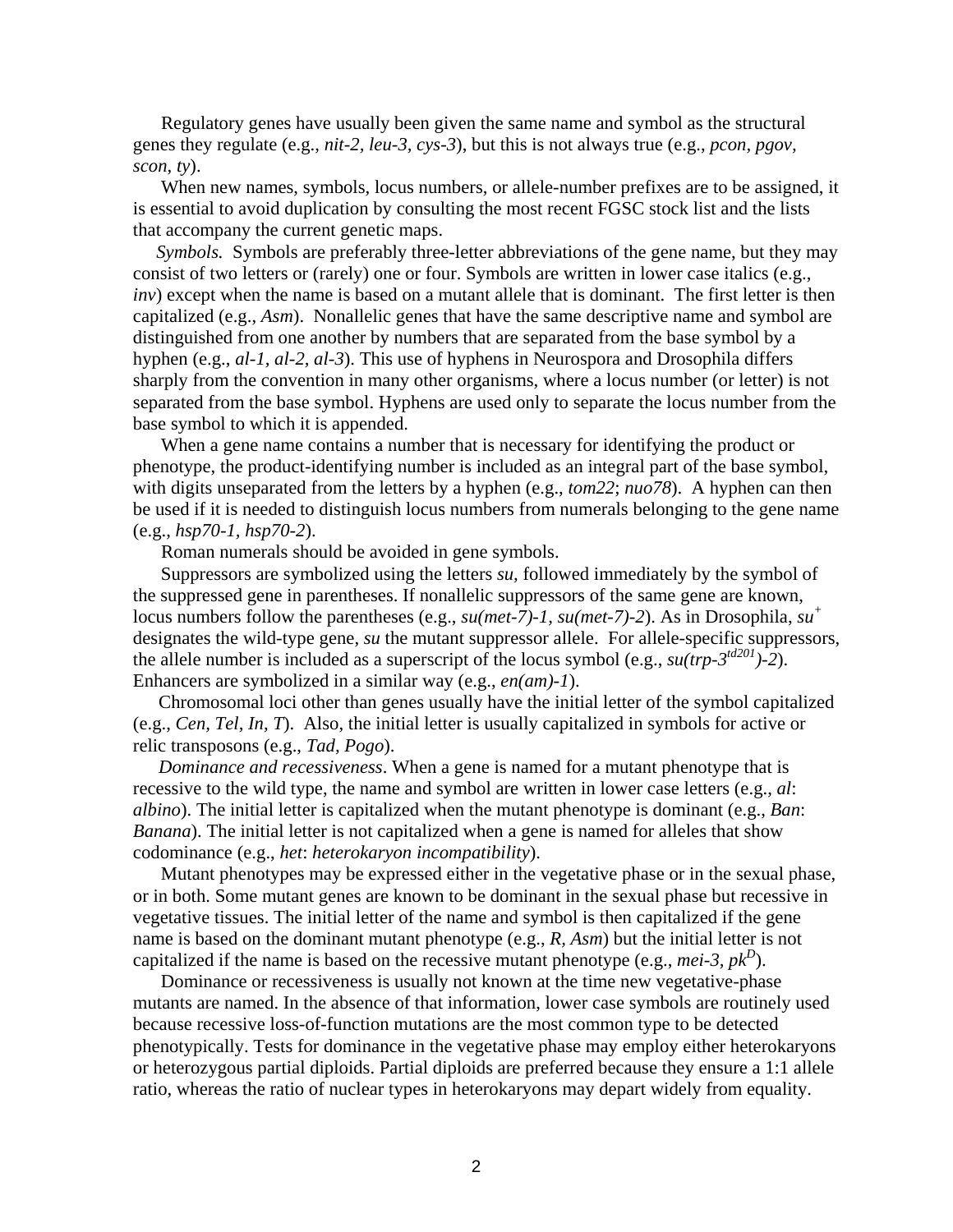Partial diploids are obtained as duplication progeny from crosses heterozygous for insertional or quasiterminal rearrangements.

 Mutant genes that are recognized by their expression in the perithecia of heterozygous crosses are immediately known to be dominant (e.g, *R, Asm*). Recessive sexual-phase mutations are less likely to be detected because they must be present in both parents of a cross in order to be expressed. Many of the known sexual-phase recessives were recognized in crosses homozygous for mutant genes affecting mutagen sensitivity and DNA repair (e.g., *uvs, mus*). These had already been detected and named as recessive vegetative-phase mutants. Other recessive sexual-phase mutants have come from backcrosses in experiments specifically designed to detect them. Still others were discovered accidentally in crosses between inbred parents (e.g., *mei-1, mei-3*).

 *Gene loci recognized by DNA sequence.* We need no longer depend on mutant differences. cDNA libraries and sequencing now make it possible to recognize genes for which no variant product or phenotype has been detected. These "anonymous" genes can be placed on the genetic map by using them as probes in RFLP mapping. In absence of a known mutant phenotype, gene names may be based on the time or site of expression (e.g. *con*). The null mutant of such a gene may (e.g., *asd-1*) or may not (e.g., *con-11*) reveal a conveniently recognizable mutant phenotype on which to base a descriptive name. If the null mutant is lethal (as with *tom19* and *tom22*, for example), or if it is phenotypically wild type, or if the mutant phenotype remains undetermined, it is appropriate and informative to base the name on sequence-homology with a gene or gene family the function of which is known in another organism (e.g., *ras*: *ras*-*like*, *pzl*: *phosphatase-z-like*). This should be done, however, only if the sequence makes a strong prediction of function. A Neurospora gene should not be named for the overt phenotype of its homolog in another organism if that phenotype is developmentally complex and far removed from the primary gene product. Manifestation of the genes may have diverged in the two organisms, resulting in quite different phenotypes. For example, mutations in homologous genes appear to be responsible for cerebrohepatorenal anomalies in humans and for failure of premeiotic nuclear fusion in the croziers of Podospora and Neurospora.

 If neither phenotype nor homology is known, a gene may be given a generic symbol indicating anonymity. The symbol *anon* is used in Drosophila, with some distinguishing suffix, and this is recommended for Neurospora. An alternative that has been proposed is *eat* (*encodes anonymous transcript*). The meaning of *eat* is not obvious from the symbol, however. Generic names and symbols of this type, that represent a category of mutants rather than a specific mutant, have a long history of use in Neurospora. Best known is the use of *un* for temperature sensitive genes of unknown function. Other generic categories are *ccg* for clock-controlled genes, *con* for genes expressed during conidiation, and *sdv* for genes expressed under conditions favoring sexual development

 When a mutant phenotype or a definitive sequence-homology is discovered for an anonymous mutant, the option exists of changing the name to something more definitive. For example, if the null allele of a gene initially called *anon (NP6C9)* were found to result in restricted colonial growth, the name could be changed to *col-x*.

 Different *anon* genes are best distinguished using isolation numbers, as in the example, because if the genes were numbered serially, a clearing house would be needed to avoid using the same number repetitively.